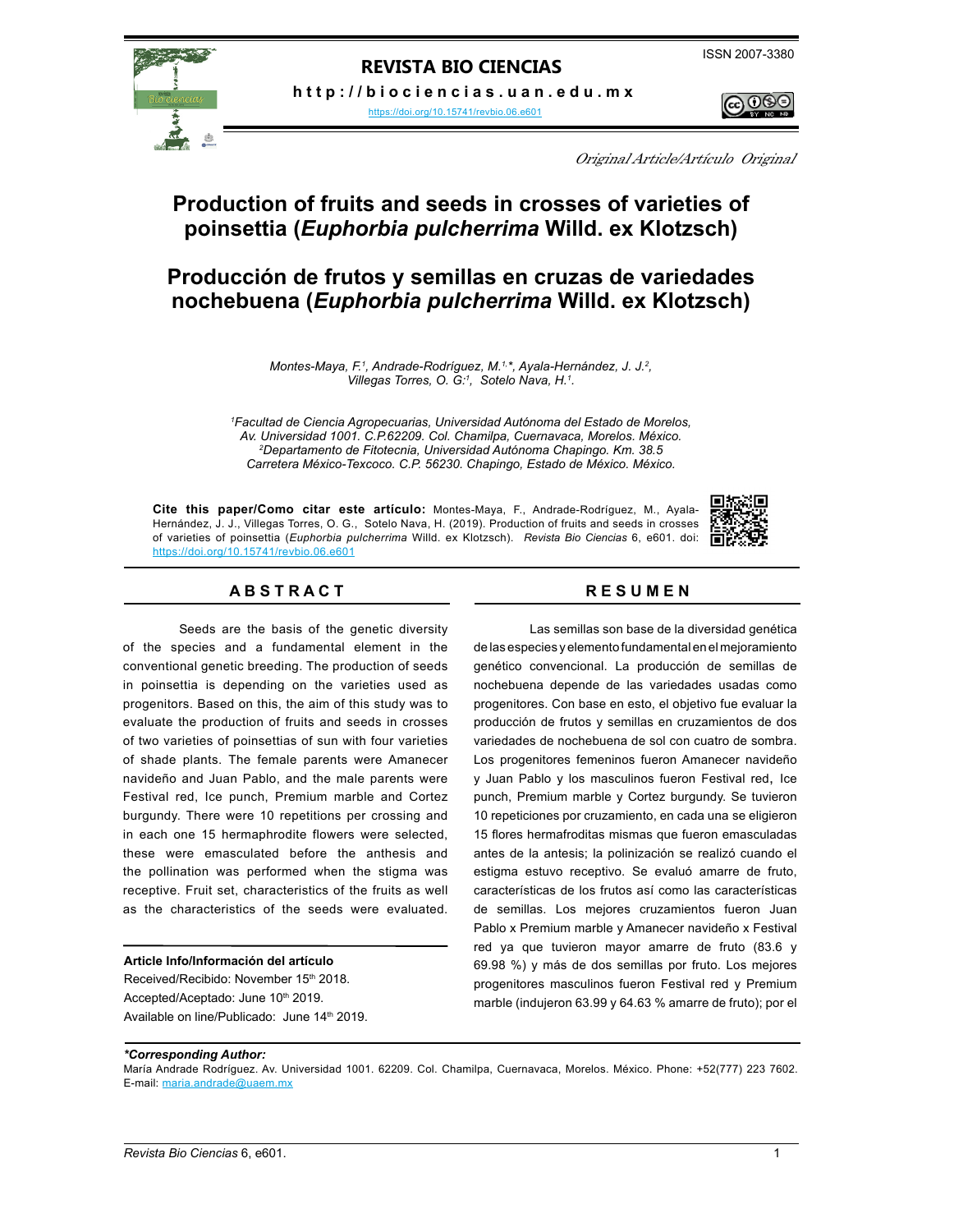

The best crosses were Juan Pablo x Premium marble and Amanecer navideño x Festival red since they had a higher fruit set (83.6 and 69.98 %) and more than two seeds per fruit. The best male progenitors were Festival red and Premium marble (induced 63.99 and 64.63 % fruit set); on the contrary, Ice punch and Cortez burgundy induced few fruits and Ice punch even did not produce fruit when crossing it with Juan Pablo.

# **K E Y W O R D S**

Crossings in poinsettia, size of seeds, characteristics of poinsettia fruits, fruit set.

# **Introduction**

Poinsettia or "cuetlaxochit" (*Euphorbia pulcherrima* Willd. Ex Klotzsch) is the most important species of the Euphorbia genus, and one of the pot plant with higher economic impact, with annual sales of hundreds of millions of dollars (USDA, 2015). In Mexico, its sale initiates during the second week of November and continues until December. The demand is focused on interior design, gardens and public spaces although its medicinal use is also reported (Colinas-León, 2009). In the last decade, the surface destined to its cultivation has increased, which has been reflected in its economic aspect. Around 30 million poinsettia plants are produced per year, with a value of production of \$522,713.03; the states of Morelos, Michoacán, Puebla, District Federal, Jalisco, Estado de México and Oaxaca (SIAP, 2017) stand out, where around 30 varieties are cultivated.

Most of ornamental species produced in Mexico depends 100 % on improved imported varieties, as propagules or as seeds; this create a dependence on the exterior for vegetal material. In the case of *E. pulcherrima,* genetic breeding has been realized in United States of North America, France, Norway, Austria and Germany, where varieties have been generated, whose main characteristics are the mechanical resistance to cold, in addition to color, shape and size of the bracts, which are different from the existing varieties, size and vigor of the plant, reduction of the sensibility to ethylene, and higher duration of the bracts (Taylor *et al*., 2011).

contrario, Ice punch y Cortez burgundy indujeron pocos frutos e incluso Ice punch no generó fruto al cruzarla con Juan Pablo.

# **P A L A B R A S C L A V E**

Cruzamientos en nochebuena, tamaño de semillas, características de frutos de nochebuena, amarre de frutos.

# **Introducción**

La nochebuena o "cuetlaxochit" (*Euphorbia pulcherrima* Willd. Ex Klotzsch) es la especie más importante del género *Euphorbia,* y una de las plantas en maceta con mayor impacto económico, con ventas anuales de cientos de millones de dólares (USDA, 2015). En México su venta inicia en la segunda semana de noviembre y continúa hasta diciembre. La demanda se orienta a decoración de interiores, jardines y espacios públicos aunque también se reporta uso medicinal (Colinas-León, 2009). En la última década se ha incrementado la superficie destinada a su cultivo, lo que se ha visto reflejado en el aspecto económico. Se producen alrededor de 30 millones de plantas de nochebuena al año, con un valor de la producción de \$522,713.03; destacan los estados de Morelos, Michoacán, Puebla, Distrito Federal, Jalisco, Estado de México y Oaxaca (SIAP, 2017), en donde se cultivan alrededor de 30 variedades.

En la mayoría de las especies ornamentales producidas en México se depende al 100 % de las variedades mejoradas importadas ya sea como propágulos o como semillas; esto crea una dependencia del exterior por material vegetal. En el caso de *E. pulcherrima*, el mejoramiento genético ha sido efectuado en Estados Unidos de Norte América, Francia, Noruega, Austria y Alemania, donde se han generado variedades cuyas características principales son la resistencia mecánica al transporte y al frío, además de color, forma, y tamaño de las brácteas diferentes a las de las variedades existentes, porte y vigor de la planta, reducción a la sensibilidad al etileno, y mayor duración de las brácteas (Taylor *et al*., 2011).

Las variedades importadas presentan problemas como reducción o exceso de crecimiento vegetativo, inicio de floración temprana (en septiembre) o bien la falta de pigmentación en las brácteas; lo anterior es consecuencia de las diferencias climáticas entre las zonas de producción y las áreas de generación de las variedades. Lo anterior indica que las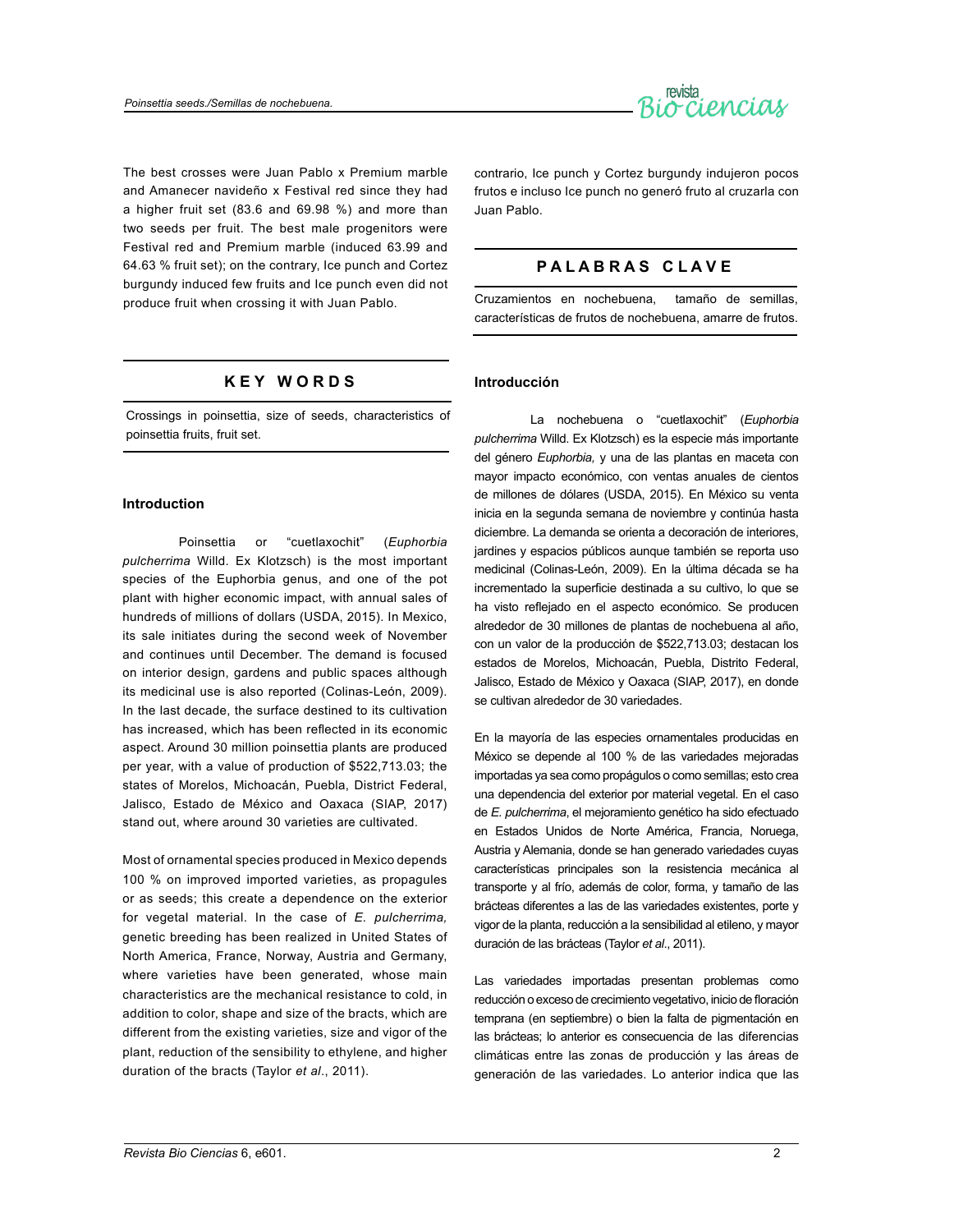

Imported varieties present problems as the reduction or the excess of vegetative growth, early beginning of flowering (in September) or lack of pigmentation in the bracts; the previous mentioned is a consequence of the climatic differences among production zones and the generation areas of the varieties. The previous said indicates that poinsettia varieties must be generated in each country where it is produced.

By being the original center of poinsettia (*E. pulcherrima*), Mexico relies on native plants and varieties named of sun (grow and flower in sun conditions in gardens), which have been promoted and rudimentary domesticated in home gardens, being considered close to the native species, both types of plants could be used as a source of genes to generate Mexican varieties (Villegas *et al*., 2015).

Seeds are the base of the genetic diversity of the species and essential element in conventional genetic breeding. In the case of poinsettia species, seeds are generally produced by genetic breeders (Bernuetz, 2001). Canul-Ku *et al*. (2013) reported that through hybridization they obtained nine genotypes whose female progenitors were plants of native *E. pulcherrima* from the states of Oaxaca, Morelos, Puebla and Guerrero, and as male progenitors they used Freedom Red and Prestige commercial varieties.

The efficient production of seeds depends on several factors, plant genotype, the number of repetitions of pollination, temperature and light of the environment. In poinsettia species, the production of seeds obtained by crossed pollination and auto-pollination, is generally low (Bernuetz, 2001). The capacity of seed production in this species varies according to the varieties used as female and male progenitors (Rodríguez *et al*., 2016). The higher the production of seeds, the higher is the probability to find new phenotypes; that is why the ideal is progenitors with higher capacity of developing fruits and seeds per fruit (one, two or three seeds).

The ploidy level of progenitors is a determining factor in seed production; Bernuetz (2001) reported that *E. pulcherrima* has 2n = 28 or 56 genetic information; the number of somatic chromosomes of the cultivars is 28 or 56, those with 2n  $= 28$  are diploids, those that own  $2n = 42$  chromosomes are called triploids, but according to Ewart *&* Walker (1960) they could be hexaploids. According to Milbocker *&* Sink (1969), hybridization between diploid cultivars generate variedades de nochebuena se deben generar en cada país donde se van a producir.

México al ser centro de origen de la nochebuena (*E. pulcherrima*), cuenta con plantas silvestres y variedades denominadas de sol (crecen y florecen en condiciones de sol en jardines), las cuales han sido fomentadas y domesticadas rudimentariamente en jardines caseros, considerándose cercanas a la especie silvestre, ambos tipos de plantas podrían ser utilizadas como fuente de genes para generar variedades mexicanas (Villegas *et al*., 2015).

Las semillas son base de la diversidad genética de las especies y elemento fundamental en el mejoramiento genético convencional. En el caso de la especie de nochebuena, las semillas son generalmente producidas por los mejoradores (Bernuetz, 2001). Canul-Ku *et al*. (2013) reportan que mediante hibridación obtuvieron nueve genotipos cuyos progenitores femeninos fueron plantas de *E. pulcherrima* silvestres de los estados de Oaxaca, Morelos, Puebla y Guerrero, y como progenitores masculinos usaron las variedades comerciales Fredom Red y Prestige.

La producción eficiente de semillas depende de varios factores, el genotipo de las plantas, el número de repeticiones de polinización, la temperatura y la luz del ambiente. En la especie de nochebuena, la producción de semillas obtenida por polinización cruzada o autopolinización, es generalmente baja (Bernuetz, 2001). La capacidad de producción de semillas en ésta especie varía en función de las variedades usadas como progenitor femenino y masculino (Rodríguez *et al*., 2016). A mayor producción de semilla mayor probabilidad de encontrar nuevos fenotipos; por lo que, son deseables los progenitores que tengan mayor capacidad de desarrollar frutos y semillas por fruto (una, dos o tres semillas).

El nivel de ploidia de los progenitores es un factor determinante en la producción de semillas; Bernuetz (2001) reporta que *E. pulcherrima* tiene información genética 2n = 28 o 56; el número de cromosomas somáticos de los cultivares es 28 o 56, aquellos con 2n = 28 son diploides, los que poseen 2n = 42 cromosomas se denominan triploides, pero de acuerdo con Ewart *&* Walker (1960) podrían ser hexaploides. De acuerdo con Milbocker *&* Sink (1969), la hibridación entre cultivares diploides genera una producción abundante de semillas; sin embargo, al cruzar diploides femeninos con tetraploides, se obtiene menos de 1% de semillas viables, el desarrollo de endospermo en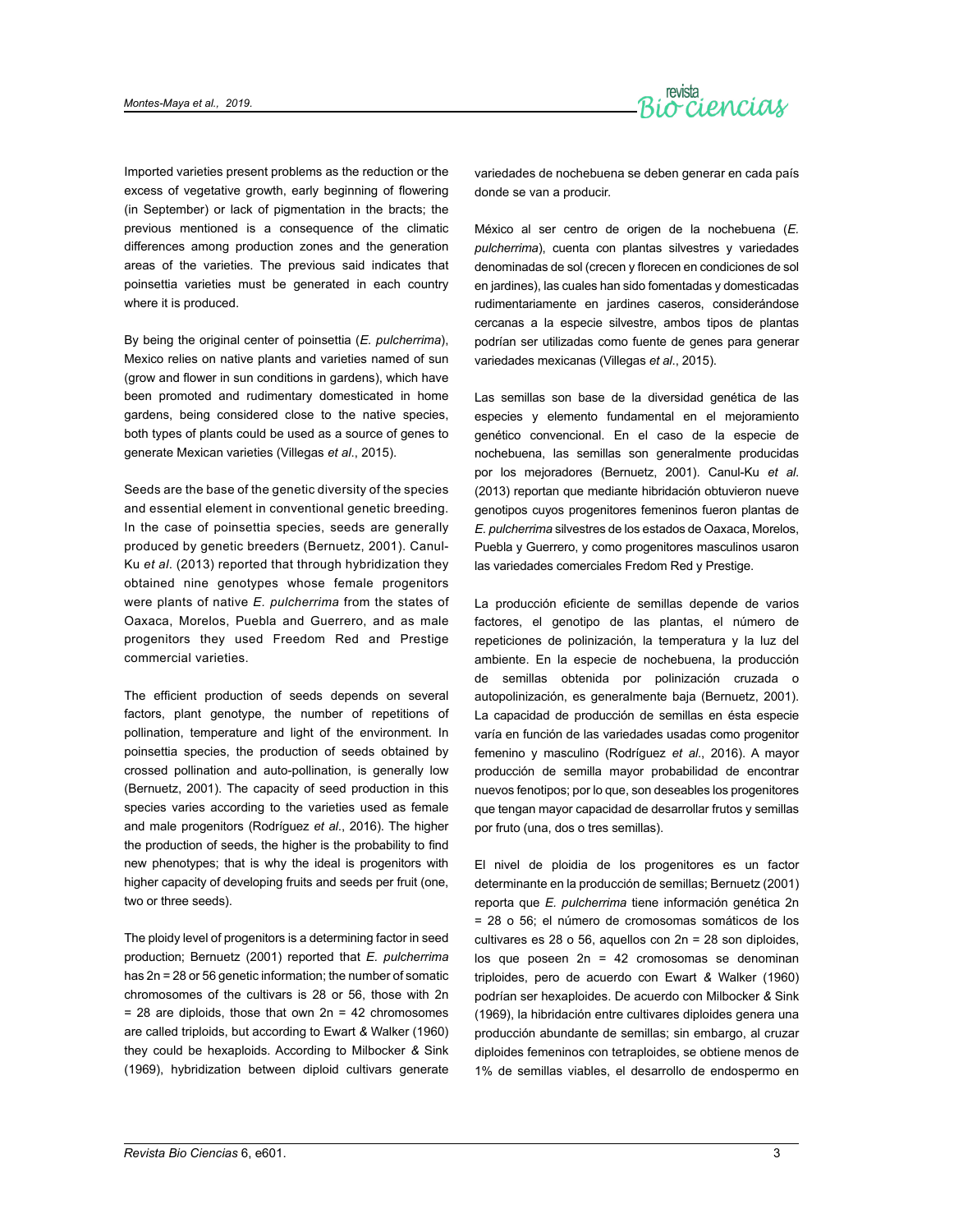

an abundant production of seeds; however, when crossing female diploids with tetraploids, less than 1 % of viable seeds are obtained, the development of endosperm in most of the ovules do not progress over the initial stage of the cells, the previous mentioned suggesting that endosperm may be the determining factor in the establishment of the seed in the diploid x tetraploid cross.

*E. pulcherrima* fruits are tricarpelar schizocarps with a central column and one ovule per carpel, in which a maximum of three seeds are formed, when not all of them are formed, the mature fruit is narrower (Tokuoka *&* Tobe, 2003), these are structures that present explosive dehiscence releasing seeds up to 2 m of distance. Rodríguez *et al*. (2016) indicate that the absence of seeds generate an abscission of fruits. Canul *et al.* (2012) reported that poinsettia seeds collected in the states of Nayarit, Morelos and Guerrero presented polar diameters of 7.98; 7.56, and 7.17 mm, equatorial diameters of 7.04; 6.21 and 6.08 mm, and biomass of 174, 131, and 120 mg respectively. Vargas (2012) observed that *E. pulcherrima*  sun plants produce seeds without human intervention, because flower pollination is entomophile. Nevertheless, for genetic breeding, the pollination has to be controlled and the efficiency of fecundation depends on the selected progenitors for crosses, as pointed out by Canul *et al*. (2012); Huang and Chu (2008) indicated that progenitors have to produce high quantity of viable pollen, its period of releasing has to be extended, and they must have the capacity to produce a high quantity of seeds.

As previously mentioned, *E. pulchherima* seeds are used for genetic breeding, each seed can generate a different phenotype, undesired situation when the purpose is to produce homogenous plants for commercialization, in this case propagation is done through cutting (Rangel-Estrada *et al*., 2015) or stakes (Colinas *et al*., 2015).

The above mentioned indicates that it is necessary to generate knowledge allowing to support genetic breeding programs in *E. pulcherrima*, with the purpose to obtain national varieties adapted to environmental conditions of the country, with competitive characteristics with imported varieties and at available prices for producers. Based on that, the objective of the investigation was to evaluate the production of fruits and seeds in crosses of two poinsettia sun varieties with four shade, to determine which progenitors are more convenient to use in a genetic breeding program.

la mayoría de los óvulos no progresó más allá del estadio inicial de las células, lo anterior sugiere que el endospermo puede ser el factor determinante en el establecimiento de la semilla en el cruce diploide x tetraploide.

Los frutos de *E. pulcherrima* son esquizocarpos tricarpelares con una columna central y un óvulo por carpelo, en los cuales se forma un máximo de tres semillas, al no formarse todas, el fruto maduro es más angosto (Tokuoka *&* Tobe, 2003), son estructuras que presentan dehiscencia explosiva liberando las semillas hasta 2 m de distancia. Rodríguez *et al*. (2016) indican que la ausencia de semillas provoca abscisión de frutos. Canul *et al.* (2012) reportaron que las semillas de nochebuena recolectadas en los estados de Nayarit, Morelos y Guerrero presentaron diámetros polares de 7.98; 7.56, y 7.17 mm, diámetros ecuatoriales de 7.04; 6.21 y 6.08 mm, y biomasa de 174, 131, y 120 mg respectivamente. Vargas (2012) observó que las plantas de *E. pulcherrima* de sol producen semillas sin intervención humana porque la polinización de las flores es entomófila. Sin embargo, para mejoramiento genético, la polinización debe ser controlada y la efectividad de la fecundación dependerá de los progenitores elegidos para los cruzamientos, como señalaron Canul *et al*. (2012); Huang *&* Chu (2008) indicaron que los progenitores deben producir polen viable en gran cantidad, el periodo de liberación del mismo debe ser prolongado, y deben tener capacidad de producir semillas en grandes cantidades.

Como se mencionó, las semillas de *E. pulcherima* se usan con fines de mejoramiento genético, cada semilla puede generar un fenotipo diferente, situación que es indeseable cuando se busca producir plantas homogéneas para la comercialización, en cuyo caso la propagación se hace mediante esquejes (Rangel-Estrada *et al*., 2015) o por estacas (Colinas *et al*., 2015).

Lo anterior indica que es necesario generar conocimientos que permitan sustentar programas de mejoramiento genético en *E. pulcherrima*, con el propósito de obtener variedades nacionales adaptadas a las condiciones ambientales del país, con características competitivas con las variedades importadas y a precios accesibles al productor. Con base en esto, el objetivo de la investigación fue evaluar la producción de frutos y semillas en cruzamientos de dos variedades de nochebuena de sol con cuatro variedades de sombra, para determinar cuáles progenitores son más convenientes para usarse en un programa de mejoramiento genético.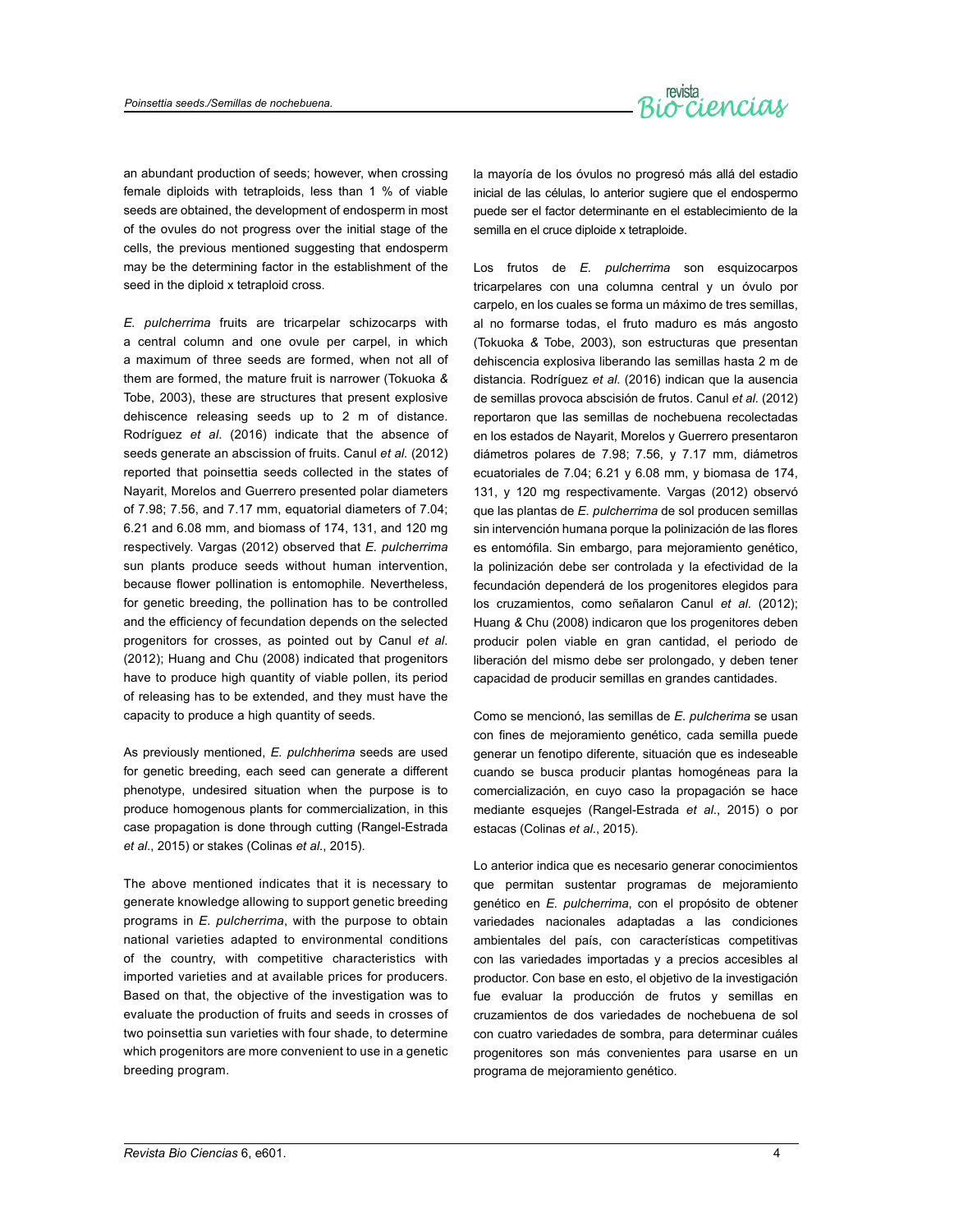

#### **Material and Methods**

The research work was performed from July 2016 to June 2017, in the Experimental Field of the Faculty of Agricultural Sciences of the Autonomous University of the State of Morelos, in Cuernavaca, Morelos, Mexico, with geographical location of 18°58'54,71'' N and 99°13´59,14'' W, and 1876 masl. The climate is semi-warm semi-humid A(C) w2, presents a rainy season with annual average precipitations of 1200 mm and an annual average temperature of 21.5 °C (García, 1981).

Used sun varieties (*E. pulcherrima* for garden) were Amanecer navideño and Juan Pablo, whose characteristics are: resistance to sun, narrow bracts (5 cm approx.), early beginning of flowering (final of October for the State of Morelos, México), and duration of the flowering of 80 days approx.; these varieties flower without the need to cover them with black plastic to give them additional darkness hours to those of the time of cultivation, as it has to be done with imported shade varieties.

Shade varieties (from greenhouse) were: Festival red, of compact plants with 8 to 9 branches, withstand direct sunlight without showing damages, shiny red color of bracts, medium beginning of flowering (in Morelos it begins the second week of November), duration of the flowering of 100 days approximatively, 2) Ice punch, which had irregular-shaped plants with 7 to 8 branches, wide leaves (6 to 8 cm), webbed-shaped, late beginning of flowering (the fourth week of November, in Morelos) and duration of flowering of 100 days approx., the color of the bracts is a combination of red with white (Red group-c 43, yellow group-d10); 3) Premium Marble, regularshaped plants with 6 to 7 branches, cream and pink color of bracts, wide leaves and bracts with entire leaf margin, intermediate beginning of flowering; 4) Cortez burgundy, is of compact plants with 7 to 8 branches, wide bracts (6.54 cm in average), intermediate beginning of flowering (in Morelos it begins the second week of November), duration of flowering of 120 days, purple bracts (Purple gray group N77). Regarding genetic characteristics, sun *E. pulcherrima* are diploid as well as Festival red and Premium marble, while Ice punch is a tetraploid variety (Milbocker & Sink, 1969).

Progenitor plants of sun varieties were grown outdoor in 10' pots using substrate made of 70 % of compost

# **Material y Métodos**

La investigación se realizó de julio de 2016 a junio de 2017, en el Campo Experimental de la Facultad de Ciencias Agropecuarias de la Universidad Autónoma del Estado de Morelos en Cuernavaca, Morelos, México, con ubicación geográfica de 18°58'54,71´´ N y 99°13´59,14'' O, y 1876 masl. El clima es semi-cálido semi-húmedo A (C) w2, presenta un régimen de lluvias de 1200 mm anuales en promedio y una temperatura media anual de 21.5 °C (García, 1981).

Las variedades de sol (*E. pulcherrima* para jardín) usadas fueron Amanecer navideño y Juan Pablo, cuyas características son: resistencia al sol, brácteas angostas (5 cm aprox.), inicio de floración precoz (finales de octubre para el Estado de Morelos, México), y duración de la floración de 80 días aprox.; estas variedades florecen sin necesidad de cubrirlas con plástico negro para darles horas de oscuridad adicionales a las de la época de cultivo, como se tiene que hacer con las variedades de sombra importadas.

Las variedades de sombra (de invernadero) fueron: 1) Festival red, de plantas compactas con 8 a 9 ramas, soporta la luz directa del sol sin mostrar daños, color de brácteas rojo brillante, inicio de floración media (en Morelos inicia la segunda semana de noviembre) duración de floración de 100 días aproximadamente; 2) Ice punch, que tuvo plantas de forma irregular con 7 a 8 ramas, hojas anchas (6 a 8 cm), forma palmeada, inicio de floración tardío (la cuarta semana de noviembre, en Morelos) y duración de floración de 100 días aprox., el color de las brácteas es una combinación de rojo con blanco (Red group-c 43, yellow group-d10); 3) Premium Marble, plantas de forma regular con 6 a 7 ramas, color de brácteas crema y rosa, hojas y brácteas anchas borde entero, inicio de floración intermedia; 4) Cortez burgundy, es de plantas compactas con 7 a 8 ramas, brácteas anchas (6.54 cm en promedio), inicio de floración intermedia (en Morelos inicia la segunda semana de noviembre), duración de floración de 120 días, brácteas color púrpura (Purple gray group N77). En cuanto a características genéticas, las *E. pulcherrima* de sol son diploides al igual que Festival red y Premium marble, en tanto que Ice punch es una variedad tetraploide (Milbocker *&* Sink, 1969).

Las plantas progenitoras de las variedades de sol se cultivaron a cielo abierto en macetas de 10" utilizando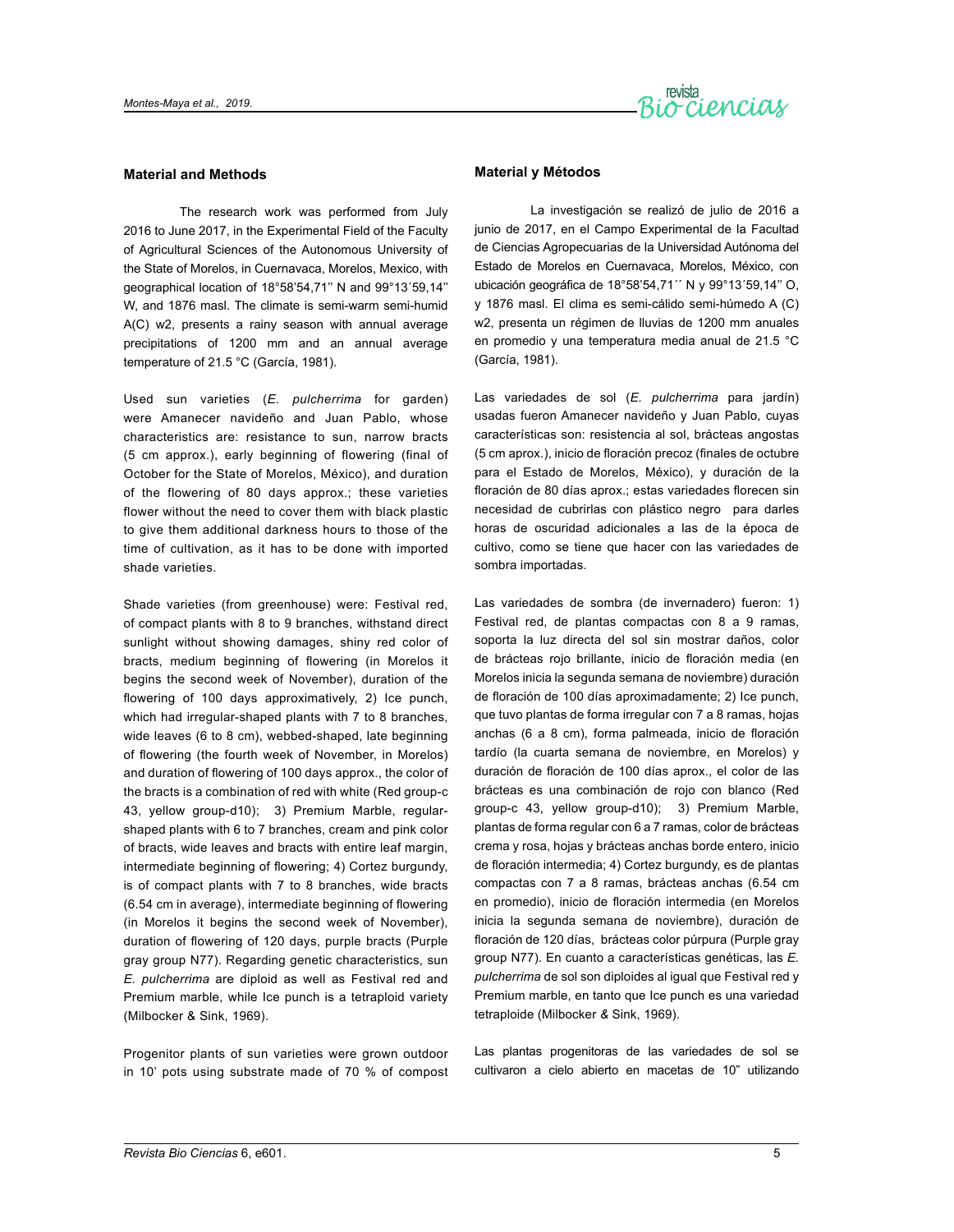

and 30 % of "tepojal" (small pumice stone of volcanic origin wrapped with clay, lighter than tezontle); shade varieties were maintained under plastic greenhouse conditions (with minimum temperature from 12.2 to 15.7 °C, maximum from 25.2 to 27.0 °C, relative humidity from 51 to 73 %). Nutrition was realized with highly soluble fertilizer 20-20-20 every 15 days; fungicides were applied in a preventive way by using Carbendazim (1 g·L<sup>-1</sup>), N-trichloromethyl dicarboxymide (2 mg·L<sup>-1</sup>), Mancozeb (1 g·L<sup>-1</sup>), Iprodion (1 g·L<sup>-1</sup>) and Metalaxyl-M + Chlorothalonil (2 mg·L-1) products, in total five applications of fungicides were applied; Abamectin insecticide  $(1 \text{ mL} \cdot L^{-1})$  were applied for mite control.

To realize crosses, in varieties that serve as female progenitor, 15 hermaphrodite flowers were selected per repetition; these flowers were emasculated and anthers were eliminated with fine forceps before anthesis, as they were appearing. The cross was realized when the stigma was receptive (Figure 1a) by depositing pollen of the variety that serves as male progenitor; pollinized flowers (Figure 1b) were covered with glassine bags.

Eight treatments (intercrosses) were evaluated, derived of the combination of two sun varieties (Amanecer navideño and Juan Pablo) with four shade varieties (Festival red, Ice punch, Premium marble and Cortez burgundy), a Completely Randomized Experimental Design was used with 10 repetitions per cross. Variables of characteristics of fruits and seeds were evaluated.

Fruits were harvested when they were dry and fruit set was registered, the number of formed fruits by sustrato compuesto por 70 % composta y 30 % "tepojal" (pequeña piedra pómice de origen volcánico recubierto de arcilla, más ligera que el tezontle); las variedades de sombra se mantuvieron en condiciones de invernadero de plástico (con temperaturas mínimas de 12.2 a 15.7 °C, máximas de 25.2 a 27.0 °C, humedad relativa de 51 a 73 %). La nutrición se realizó con fertilizante de alta solubilidad 20-20-20 cada 15 d; de manera preventiva se aplicaron fungicidas utilizando los productos Carbendazim (1 g·L-1), N-triclorometil dicarboximida (2 mg·L-1), Mancozeb (1 g·L-1), Iprodiona (1 g·L-1) y Metalaxil-M + Clorotalonil (2 mg·L-1), en total se realizaron cinco aplicaciones de fungicida; se aplicó el insecticida Abamectina (1 mL·L-1) para control de ácaros.

Para realizar los cruzamientos, en las variedades que fungieron como progenitor femenino, se eligieron 15 flores hermafroditas por repetición; estas flores fueron emasculadas y se eliminaron las anteras con pinzas antes de la antesis, conforme fueron apareciendo. El cruzamiento se realizó cuando el estigma fue receptivo (Figura 1a) depositando polen de la variedad que fungió como progenitor masculino; las flores polinizadas (Figura 1b) se cubrieron con bolsas de glassine.

Se evaluaron ocho tratamientos (cruzamientos), derivados de la combinación de dos variedades de sol (Amanecer navideño y Juan Pablo) con cuatro variedades de sombra (Festival red, Ice punch, Premium marble y Cortez burgundy), se utilizó un diseño experimental completamente al azar con 10 repeticiones por cruzamiento. Se evaluaron variables de características de frutos y de semillas.

Los frutos se cosecharon cuando estuvieron secos y se registró amarre de frutos, se contó el número de frutos



**Figure 1. Receptive stigma of poinsettia (A), Pollinized hermaphrodite flower (B), Growing fruit (C).**

**Figura 1. Estigmas de nochebuena receptivos (A), Flor hermafrodita polinizada (B), Frutos en crecimiento (C).**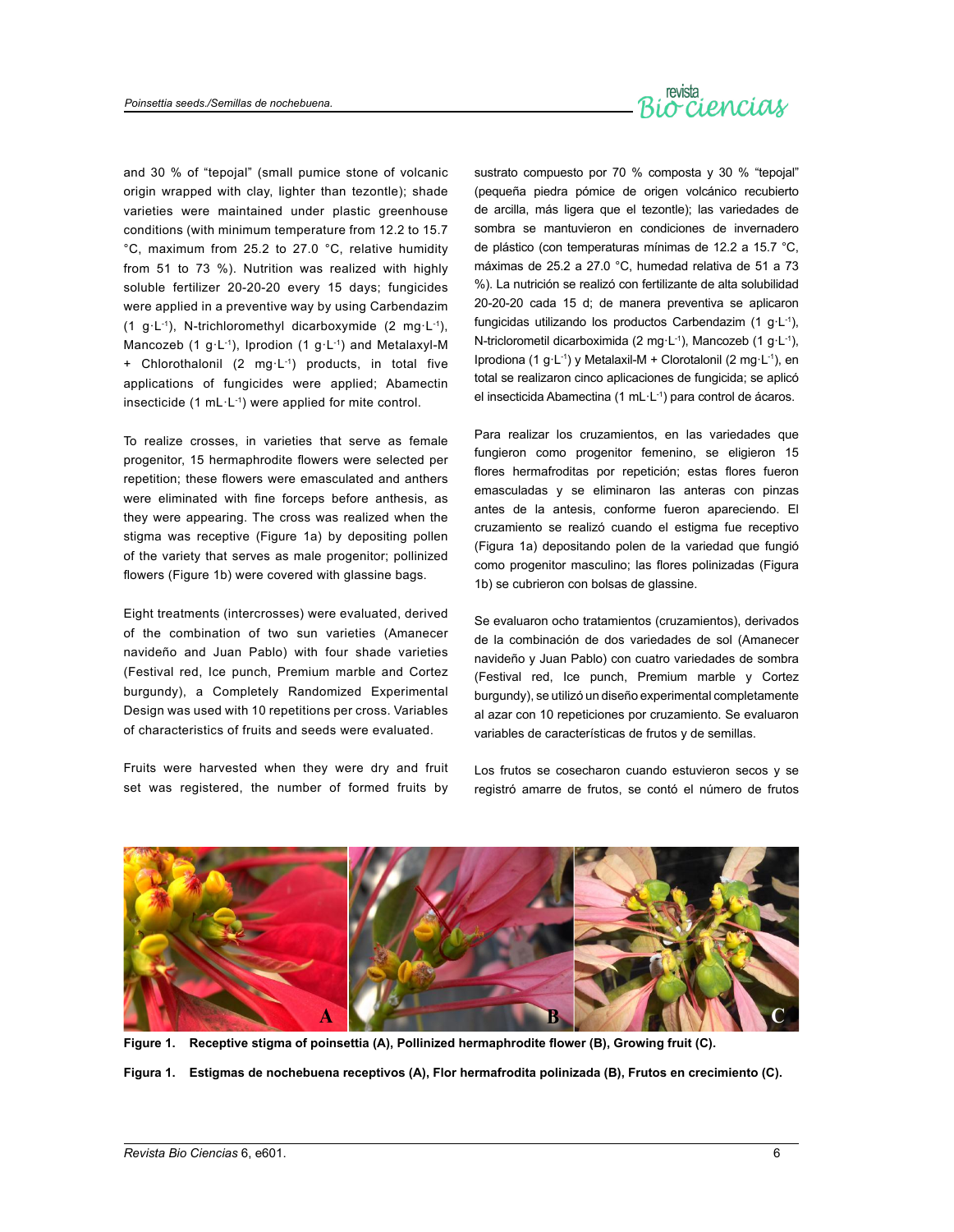

repetition, and the percentage regarding the number of total crosses per repetitions was calculated. Moreover, in each fruit, length and diameter was evaluated with a Truper® digital Vernier, and its biomass in an Ohaus® analytic balance. Posteriorly, the seed of the fruits of each cross was harvested and deposited in plastic tubes identified with the number of fruits, the repetition and the origin of the cross, the number of seeds per fruit was assessed.

Length and diameter were evaluated in seeds with a Truper® digital Vernier, as well as the biomass per seed in an Ohaus® analytical balance. The cross of Juan Pablo x Ice punch did not produce any fruit, therefore characteristics of fruits and seeds were not measured. Obtained data in the variables was analyzed by means of variance analysis (ANOVA) and Tukey Multiple Comparison Test (Tukey, *p*≤0.05) with SAS 9.0 (S.A.S, 2002) software. Values of evaluated variables in percentage were arcsin transformed previously to analysis.

#### **Results and Discussion**

The variance analysis showed significant effect (*p*≤0.01) of the cross for the five assessed characteristics of the fruit and of seed (Table 1), indicating that female and male progenitors involved in the intercrosses affect the evaluated variables.

Regarding fruit set, Amanecer navideño generated fruits when it was crossed with the four male progenitors, with an average of fruit set of 31.64 %. In the case of Juan Pablo variety, the fruit set was achieved only in three of the four performed crosses, since as observed (Figure 2), it did not develop any fruit when it was crossed with Ice punch. However, the female progenitor gave the highest average percentage of developed fruits (36.72 %). Festival red and Premium marble generated similar results as male progenitors (63.99 and 64.63 % of fruit set, respectively); in contrast, Ice punch and Cortez burgundy generated a few fruits and even Ice punch did not generate fruits when crossing it with Juan Pablo (Figure 2). The best crosses for obtaining fruits were Juan Pablo x Premium marble and Amanecer navideño x Festival red.

The low percentage of fruit set obtained with Ice punch and Cortez burgundy might be due to the fact that formados por repetición y se calculó el porcentaje con respecto al número de cruzamientos totales por repetición. Además, en cada fruto se evaluó la longitud y diámetro con un vernier digital Truper®, y su biomasa en una balanza analítica Ohaus®. Posteriormente, se cosechó la semilla de los frutos de cada cruzamiento y se depositó en tubos plásticos identificados con el número del fruto, la repetición y el cruzamiento de procedencia, se evaluó el número de semillas por fruto.

En las semillas se evaluó longitud y diámetro con un vernier digital Truper®, así como la biomasa por semilla en una balanza analítica Ohaus®. El cruzamiento de Juan Pablo x Ice punch no produjo frutos, razón por la cual no se midieron características de frutos y semillas. Los datos obtenidos en las variables se analizaron mediante análisis de varianza (ANOVA) y prueba de comparación de medias (Tukey, *p*≤0.05) con el paquete estadístico SAS 9.0 (SAS, 2002). Los valores de variables evaluadas en porcentaje fueron transformados con la función arcoseno previo al análisis.

# **Resultados y Discusión**

El análisis de varianza mostró efecto significativo (*p*≤0.01) del cruzamiento para las cinco características de fruto y las características de semilla evaluadas (Tabla 1), lo que indica que los progenitores femenino y masculino involucrados en el cruzamiento afectaron a las variables evaluadas.

En cuanto a amarre de fruto, Amanecer navideño generó frutos al cruzarse con los cuatro progenitores masculinos, con promedio de amarre de fruto de 31.64 %. En el caso de Juan Pablo, se logró amarre de fruto sólo en tres de los cuatro cruzamientos realizados, pues como se puede observar (Figura 2), al cruzarse con Ice punch no desarrolló fruto alguno; no obstante, fue el progenitor femenino con mayor porcentaje promedio de frutos desarrollados (36.72 %). Festival red y Premium marble generaron resultados similares como progenitores masculinos (63.99 y 64.63 % de amarre de fruto respectivamente); en contraste, Ice punch y Cortez burgundy generaron pocos frutos e incluso Ice punch no generó fruto al cruzarla con Juan Pablo (Figura 2). Los mejores cruzamientos para la obtención de frutos fueron Juan Pablo x Premium marble y Amanecer navideño x Festival red.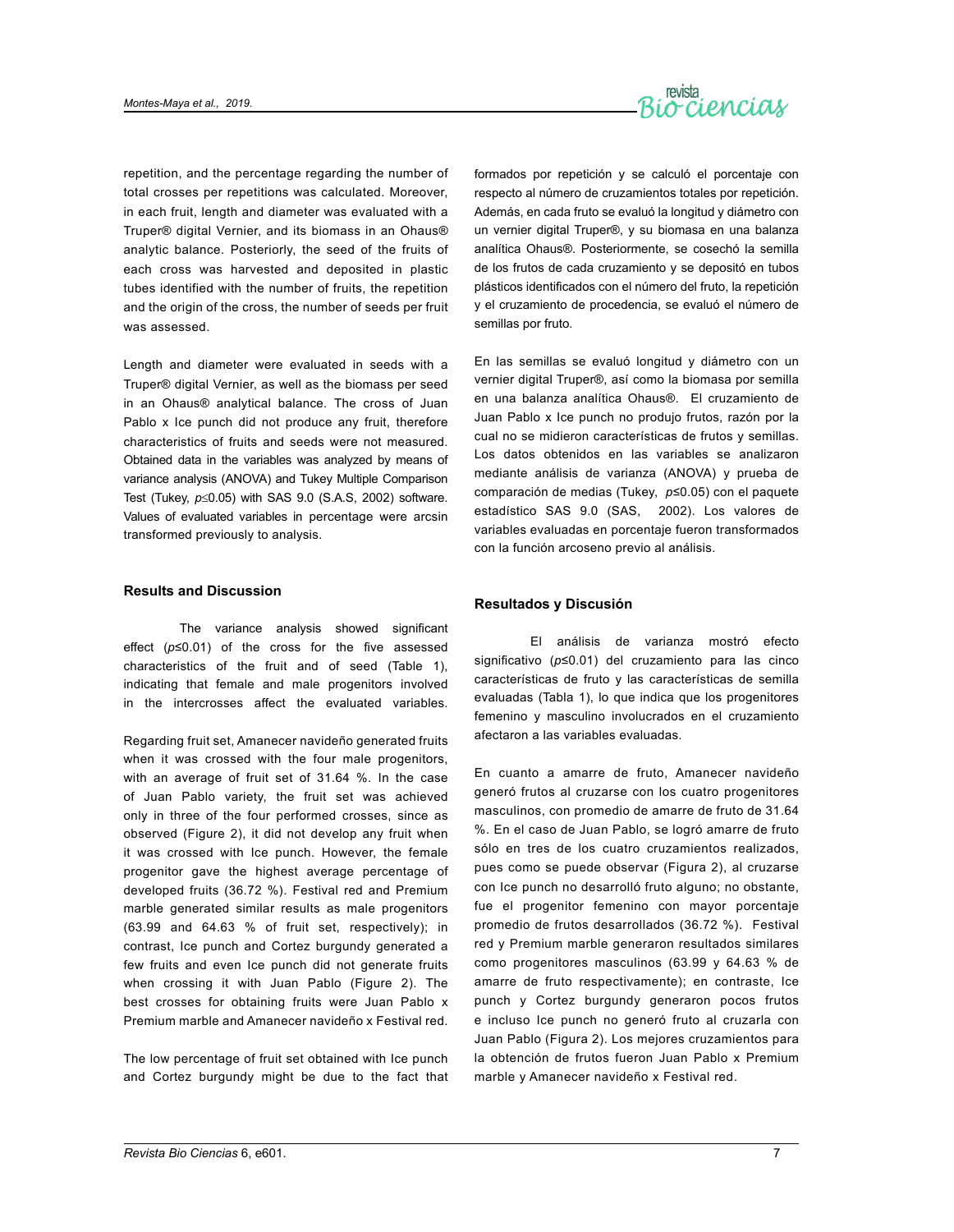

# **Table 1.**

# **Analysis of variance (square means) of fruit set and characteristics of fruits of poinsettia by effect of the cross between two varieties of poinsettias of sun with three varieties of shade (***Euphorbia pulcherrima***, Willd. ex Klotzch).**

**Tabla 1. Análisis de varianza (Cuadrado medios) de amarre de fruto y características de frutos de nochebuena por efecto del cruzamiento entre dos variedades de nochebuena de sol con tres variedades de sombra (***Euphorbia pulcherrima***, Willd. ex Klotzch).**

| F.V.        | D.F | Set of fruit<br>(%) | Length of<br>fruit (cm) | Diameter<br>of fruit<br>(cm) | <b>Biomass</b><br>of fruit<br>(g) | Seeds<br>by fruit<br>(Num.) | Length<br>of seed<br>(mm) | Diameter<br>of seed<br>(mm) | Biomass of<br>seed<br>(g) |
|-------------|-----|---------------------|-------------------------|------------------------------|-----------------------------------|-----------------------------|---------------------------|-----------------------------|---------------------------|
| Crosses     | 6   | 7415.920**          | 1.786**                 | $1.852**$                    | $0.0366**$                        | $0.4553**$                  | $0.6159**$                | $0.4125**$                  | $0.0004416**$             |
| Error       | 63  | 124.215             | 0.0041                  | 0.0157                       | 0.00045                           | 0.0372                      | 0.0560                    | 0.0264                      | 0.0000073                 |
| $R^2$       |     | 0.88                | 0.98                    | 0.94                         | 0.91                              | 0.62                        | 0.9                       | 0.88                        | 0.89                      |
| C. V. $(%)$ |     | 24.67               | 0.428                   | 0.924                        | 3.51                              | 8.68                        | 3.46                      | 3.14                        | 2.54                      |

C.V. Coefficient of variation.

C.V. Coeficiente de variación.



- **Figure 2. Set of fruit (%) in crosses of two sun varieties of poinsettias with four varieties of shade. An: Amanecer navideño, Jp: Juan Pablo, Fr: Festival red, Ip: Ice punch, Pm: Premium marble, Cbur: Cortez burgundy. MSD: 18.14. Each datum is the average of ten repetitions.**
- **Figura 2. Amarre de fruto (%) en cruzamientos de dos variedades de nochebuena de sol con cuatro variedades de sombra. An: Amanecer navideño, Jp: Juan Pablo, Fr: Festival red, Ip: Ice punch, Pm: Premium marble, Cbur: Cortez burgundy. MSD: 18.14. Cada dato es el promedio de diez repeticiones.**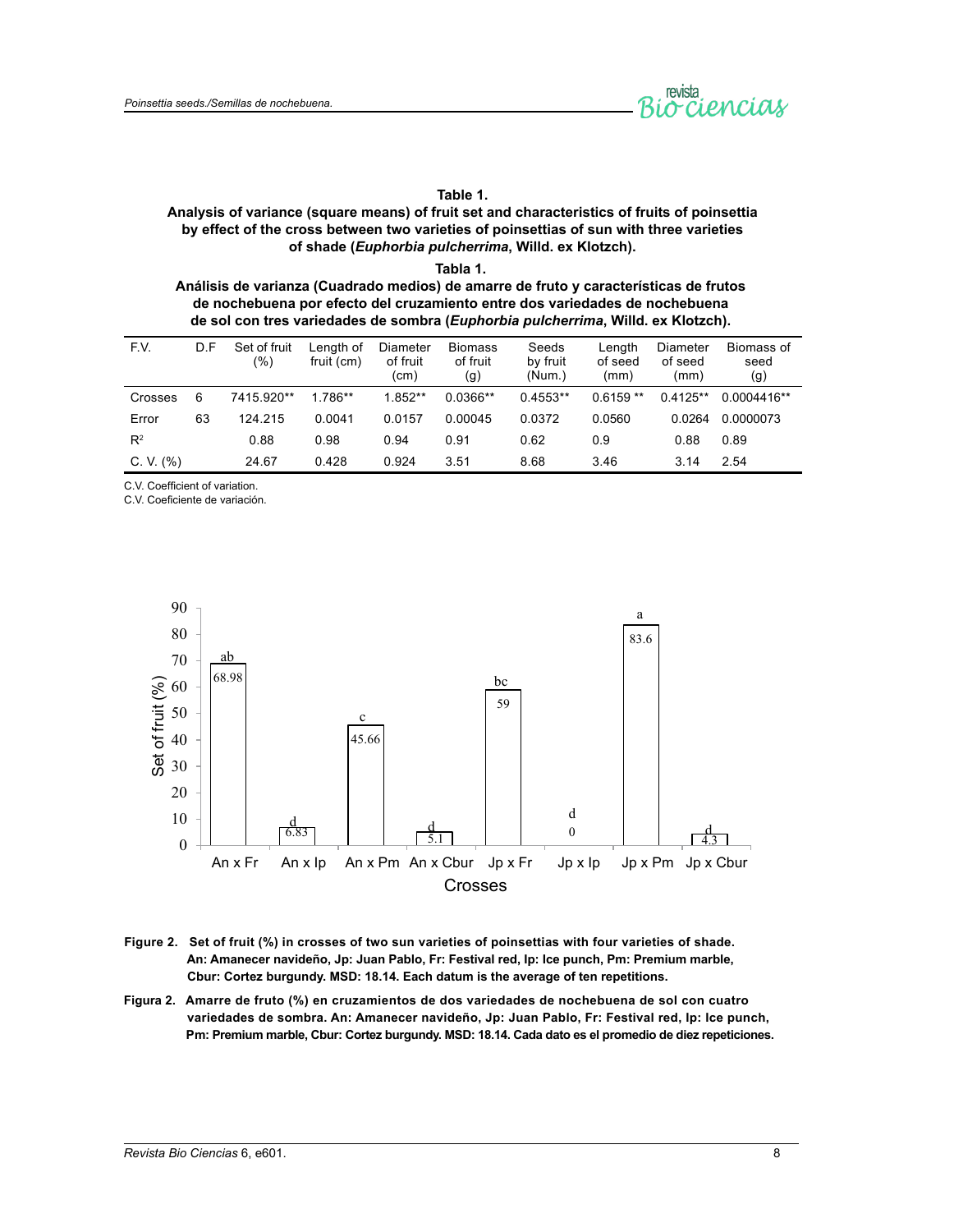

pollen viability of Cortez burgundy was the lowest of the four shade varieties (Vargas, 2012). Another reason may be what indicated by Milbocker *&* Sink (1969), who reported that crossing of diploid poinsettia with tetraploid generate lesser that 1 % of viable seeds, suggesting that endosperm can be the determining factor for growth and development of seeds in crossing of diploid x tetraploid; Petit *et al*. (1997) pointed out that triploid seeds can be unviability of endosperm. The above mentioned results in the fact that the seed cannot develop and the fruit fall weeks after pollination, as highlighted by Wang *et al.* (2005), who indicated that unviability of hybrid embryo in crossing of diploid x tetraploid and the absence of seeds result in the fall of fruits.

Fruit set of the cross between Amanecer navideño x Festival red was similar to the one reported by Canul-Ku *et al.* (2015) who obtained 68 % of developed fruits. Nevertheless, these results were overtaken by 83.6 % obtained in cross of Juan Pablo x Premium marble. It is important to highlight that handling during pollination also affect fruit set, since in intercrossing realized by Rodríguez *et al*. (2016), a maximum of 24 % of fruit set was obtained when crossing Amanecer navideño x Festival red and in this case 68.98 % of fruit set was obtained. In addition to choose receptive hermaphrodite flowers, anthers with fresh pollen have to be chosen, released the same day of the pollination.

The length of the fruit varied from 14.29 to 15.44 mm, with an average of 15.07 mm. Fruits with the highest length were those produced by crosses of Juan Pablo x Festival red, Premium marble x Cortez burgundy, as well as those of Amanecer navideño x Festival red; similarly, fruits of higher diameter correspond to those produced by Juan Pablo x Premium marble and by Cortez burgundy. Regarding biomass, fruits of higher weight were those of the crosses of Juan Pablo with Festival red and Premium marble, as well as those of Amanecer navideño by Festival red. Fruits of lower weight correspond to the crosses of Amanecer navideño x Premium marble and by Cortez burgundy (Table 2).

One of the most important aspects for this study and which affect characteristics of the fruit is the quantity of seeds that were able to develop. Tokuoka *&* Tobe (2003) described that they are tricarpelar schizocarps with a central column and one ovule per carpel. It was observed that a maximum of three seeds were formed El bajo porcentaje de amarre de fruto obtenido con Ice punch y Cortez burgundy pudo deberse a que la viabilidad de polen de Cortez burgundy fue la más baja de las cuatro variedades de sombra (Vargas, 2012). Otra razón, es lo indicado por Milbocker & Sink (1969) quienes reportan que el cruzamiento de nochebuena diploide con tetraploide genera menos de 1 % de semillas viables, sugiriendo que el endospermo puede ser el factor determinante en el crecimiento y desarrollo de semillas en cruzas de diploides por tetraploides; Petit *et al*. (1997) señalan que las semillas triploides pueden tener inviabilidad de endospermo. Lo anterior ocasiona que la semilla no logre desarrollar y en fruto caiga semanas después de haber realizado la polinización, tal como lo señalan Wang *et al.* (2005) quienes indican que la inviabilidad del embrión híbrido en cruzas de diploides por tetraploides y la ausencia de semilla repercute en la caída de los frutos.

El amarre de fruto del cruzamiento entre Amanecer navideño x Festival red fue similar al reportado por Canul-Ku *et al.* (2015) quienes obtuvieron 68 % de frutos desarrollados. Sin embargo, estos resultados fueron superados por el 83.6 % obtenido en el cruzamiento de Juan Pablo x Premium marble. Es importante señalar que también el manejo durante la polinización tiene efecto en el amarre de fruto, pues en los cruzamientos efectuados por Rodríguez *et al.* (2016) se tuvo un máximo de 24 % de amarre de fruto en el cruzamiento de Amanecer navideño x Festival red y en esta ocasión se obtuvo 68.98 %. Además de elegir flores hermafroditas receptivas, se deben tomar anteras con polen fresco, liberado el mismo día de la polinización.

La longitud del fruto varió de 14.29 a 15.44 mm, con promedio de 15.07 mm. Los frutos con mayor longitud fueron los producidos por Juan Pablo x Festival red, Premium marble x Cortez burgundy al igual que los de Amanecer navideño x Festival red; de manera similar, los frutos de mayor diámetro correspondieron a los producidos por Juan Pablo x Premium marble y por Cortez burgundy. Con relación a la biomasa, los frutos de mayor peso fueron los de Juan Pablo cruzada con Festival red y Premium marble al igual que los de Amanecer navideño por Festival red. Los frutos de menor tamaño correspondieron a los cruzamientos de Amanecer navideño x Premium marble y por Cortez burgundy (Tabla 2).

Uno de los aspectos más importantes para este estudio y que afecta las características del fruto, es la cantidad de semillas que se pueden desarrollar. Tokuoka *&* Tobe (2003) describen que son esquizocarpos tricarpelares con una columna central y un óvulo por carpelo. Se observó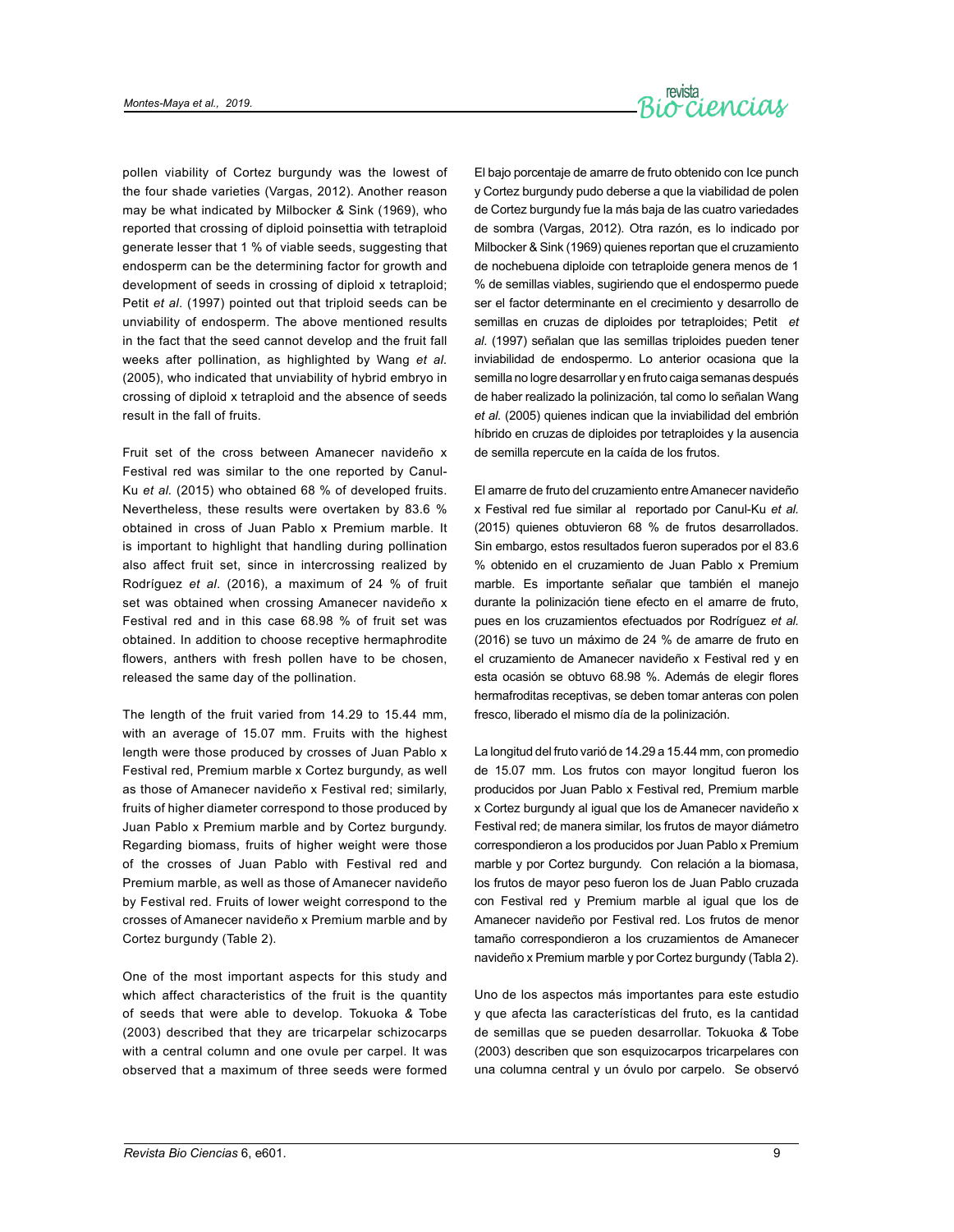

# **Table 2. Fruit characteristics in crosses between two sun varieties of poinsettia with four varieties of shade (***Euphorbia pulcherrima***, Willd ex Klotzch).**

| Tabla 2.                                                                                 |
|------------------------------------------------------------------------------------------|
| Características de fruto en cruzamiento entre dos variedades de nochebuena de            |
| sol con cuatro variedades de sombra ( <i>Euphorbia pulcherrima</i> , Willd. ex Klotzch). |

| Crosses                             | Length (mm)       | Diameter (mm)      | Biomass (q)        | Seeds (Num.)      |
|-------------------------------------|-------------------|--------------------|--------------------|-------------------|
| Female progenitor x Male progenitor |                   |                    |                    |                   |
| Amanecer navideño x Festival red    | 15.39a            | $13.90$ ab         | 0.652a             | 2.280a            |
| Amanecer navideño x Ice punch       | 14.95 b           | $13.05 \text{ c}$  | 0.503 <sub>b</sub> | 1.700 b           |
| Amanecer navideño x Premium marble  | $14.30 \text{ c}$ | $12.96 \text{ c}$  | 0.537 <sub>b</sub> | 2.406a            |
| Amanecer navideño x Cortez burgundy | $14.29 \text{ c}$ | $13.02 \text{ c}$  | 0.526 <sub>b</sub> | $1.100 \text{ c}$ |
| Juan Pablo x Festival red           | 15.44a            | 13.83 <sub>b</sub> | 0.665a             | 2.180a            |
| Juan Pablo x Premium marble         | 15.37a            | 14.09a             | 0.658a             | 2.378a            |
| Juan Pablo x Cortez burgundy        | 15.38a            | 14.08a             | 0.530 <sub>b</sub> | $1.200 \text{ c}$ |
| <b>MSD</b>                          | 0.104             | 0.202              | 0.034              | 0.311             |

The means followed by different letters, in each column, indicate significant differences (Tukey, 0.05). MSD, minimum significant difference; Each datum is the average of ten repetitions.

Medias seguidas por letras diferentes, en cada columna, indican diferencias significativas (Tukey, 0.05). MSD, diferencia mínima significativa; Cada dato es el promedio de diez repeticiones.

and when all are not formed, the fruit is narrower and of lower weight (Figure 1c). Rinehart (pers. comm. 1997), cited by Bernuetz (2001), indicated that the triocular ovary of *E. pulcherrima* can contain a maximum of three seeds, although an average of two per ovary is generally obtained.

In this study, it was observed that in four of the seven crosses, fruits with more than two seeds were produced, corresponding to crosses where Festival red and Premium marble participated as male parents, therefore being the best male parents; on the contrary, fruits with less seeds were those generated by both female parents with Cortez burgundy (Table 2). The above mentioned is related to pollen quantity and viability, since Cortez burgundy had pollen with less viability. The formation of seeds was also affected by the level of ploidy of parents; *E. pulcherrima* plants from sun varieties that were diploid and crossed with Festival red and Premium marble generated a higher quantity of seeds; otherwise, being crossed with Ice punch and Cortez burgundy (tetraploid varieties), less seeds were formed (Milbocker and Sink, 1969). The quantity of que se forma un máximo de tres semillas y al no formarse todas, el fruto será más angosto y de menor peso (Figura 1c). Rinehart (com. pers. 1997), citado por Bernuetz (2001), indica que el ovario trilocular de *E. pulcherrima* puede contener un máximo de tres semillas, aunque generalmente se obtiene un promedio de dos por ovario.

En este estudio, se observó que en cuatro de los siete cruzamientos que produjeron frutos con más de dos semillas y correspondieron a los cruzamientos donde participaron como progenitores masculinos Festival red y Premium marble, por lo cual fueron los mejores progenitores masculinos; por el contrario, los frutos con menos semillas fueron aquellos generados por el cruzamiento de ambos progenitores femeninos con Cortez burgundy (Tabla 2). Lo anterior está relacionado con la cantidad y viabilidad de polen, pues Cortez burgundy tuvo polen con menor viabilidad. La formación de las semillas también fue afectada por el nivel de ploidia de los progenitores; las plantas de *E. pulcherrima* de sol fueron diploides y cruzadas con Festival red y Premium marble generaron mayor cantidad de semilla; caso contrario al cruzarse con Ice punch y Cortez burgundy (variedades tetraploides) se formaron menos semillas (Milbocker *&* Sink,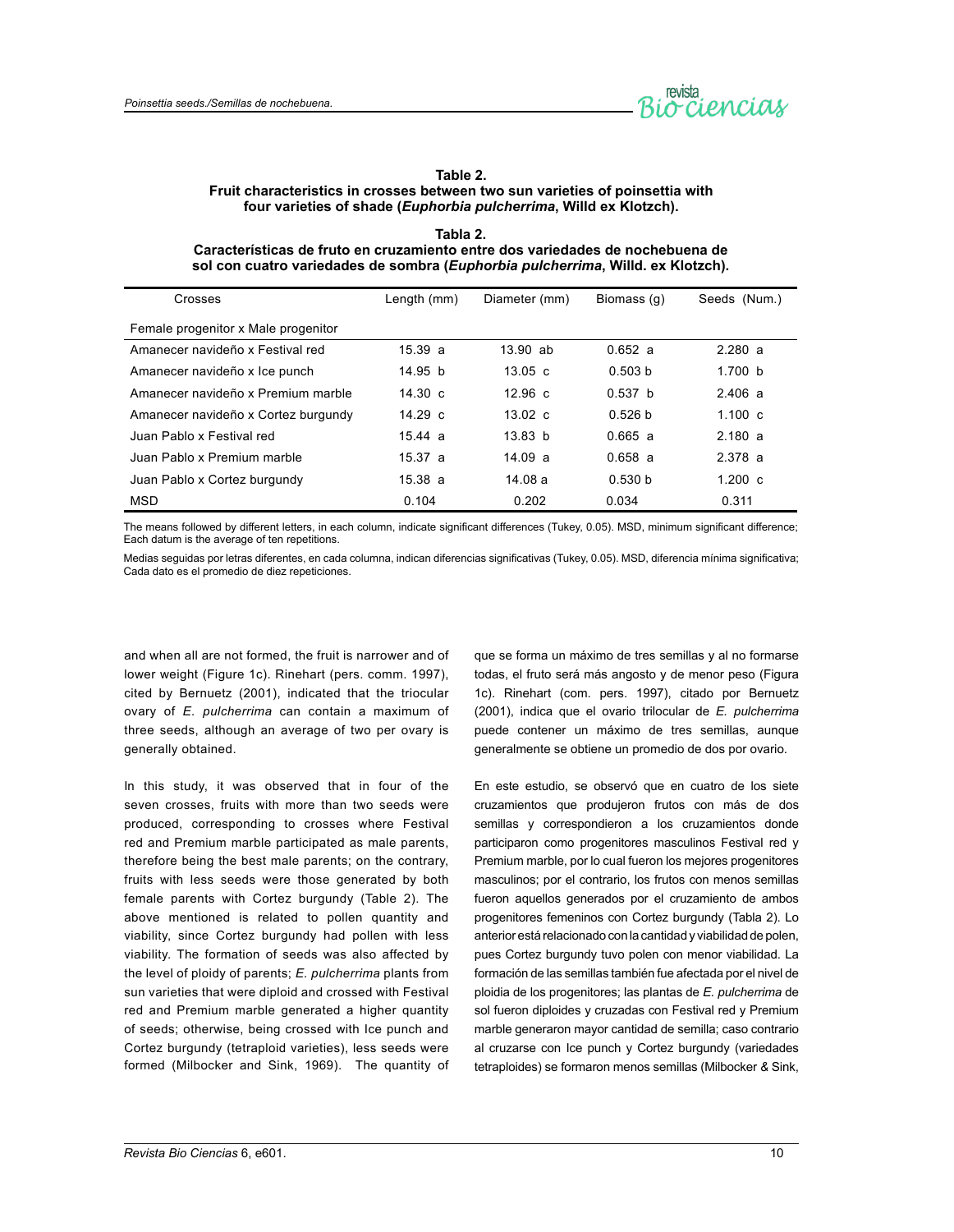

seeds per fruit was higher than what Rodríguez *et al*. (2016) obtained, whose obtained 1.1 seeds per fruit, this may be due to a better knowledge of poinsettia flower phenology.

It is desirable that fruits have two or three seeds, but it is also necessary that they are big enough to contain a higher quantity of endosperm to use during germination process. Seeds of higher length were those produced by fruits of Juan Pablo variety, although also those of intercrossing between Amanecer navideño x Ice punch; in four of the seven crosses, 7 cm length (approx.) seeds were obtained (Table 3), similar to what reported by Canul *et al*. (2012) who observed an average of 7.5 mm for poinsettia seeds of different origins; the smallest seeds (5.8 mm) were those of crossing between Amanecer navideño x Cortez burgundy, similarly to the results obtained by Rodríguez *et al*. (2016).

The diameter of the seeds varied from 5.0 to 5.6 mm, most of the crosses generated seeds with 5.0 to 5.1 mm. This value was lesser than 6.3 mm reported by Canul *et al*. (2012) and Rodríguez *et al*. (2016). Seeds of Amanecer navideño x Ice punch and those of Juan Pablo x Cortez burgundy has correspondence of higher diameter and higher length (Table 3).

1969). La cantidad de semillas por fruto fue mayor que lo obtenido por Rodríguez *et al*. (2016) quienes obtuvieron 1.1 semillas por fruto, esto puede ser resultado de conocer más la fenología floral de la nochebuena.

Es deseable que los frutos tengan dos o tres semillas, pero también es necesario que éstas sean grandes para que contengan mayor cantidad de endospermo para usar durante el proceso de germinación. Las semillas de mayor longitud fueron las producidas por los frutos de la variedad Juan Pablo aunque también las de Amanecer navideño x Ice punch; en cuatro de los siete cruzamientos se tuvieron semillas de 7 mm de longitud aprox. (Tabla 3), similares a lo reportado por Canul *et al*. (2012) quienes observaron promedio de 7.5 mm para semillas de nochebuena de diferentes procedencias; las semillas más pequeñas (5.8 mm) fueron las de Amanecer navideño x Cortez burgundy, similar a lo obtenido por Rodríguez *et al*. (2016).

El diámetro de las semillas varió de 5.0 a 5.6 mm, la mayoría de los cruzamientos generaron semillas con 5.0 a 5.1 mm. Este valor fue menor a los 6.3 mm reportado por Canul *et al*. (2012) y Rodríguez *et al*. (2016). Las semillas de Amanecer navideño x Ice punch y las de Juan Pablo x Cortez burgundy tuvieron correspondencia de mayor diámetro y mayor longitud (Tabla 3).

# **Table 3. Characteristics of seeds in crosses between two sun varieties of poinsettia with four varieties of shade (***Euphorbia pulcherrima***, Willd ex Klotzch).**

| Tabla 3.                                                                                                                                                             |             |               |             |  |  |  |  |
|----------------------------------------------------------------------------------------------------------------------------------------------------------------------|-------------|---------------|-------------|--|--|--|--|
| Características de semillas en cruzamientos entre dos variedades de nochebuena de<br>sol con cuatro variedades de sombra (Euphorbia pulcherrima, Willd. ex Klotzch). |             |               |             |  |  |  |  |
| Crosses                                                                                                                                                              | Length (mm) | Diameter (mm) | Biomass (g) |  |  |  |  |

| Crosses                             | Length (mm) | Diameter (mm) | Biomass (g)        |
|-------------------------------------|-------------|---------------|--------------------|
| Female progenitor x Male progenitor |             |               |                    |
| Amanecer navideño x Festival red    | 6.506 b     | 5.003 b       | $0.107 \text{ c}$  |
| Amanecer navideño x Ice punch       | 7.100 a     | 5.678 a       | 0.120c             |
| Amanecer navideño x Premium marble  | 6.642 b     | 5.060 b       | $0.104 \text{ c}$  |
| Amanecer navideño x Cortez burgundy | 5.840 c     | 5.582 a       | 0.229 <sub>b</sub> |
| Juan Pablo x Festival red           | 7.132a      | 5.182 b       | 0.106c             |
| Juan Pablo x Premium marble         | 7.061a      | 5.128 b       | 0.095c             |
| Juan Pablo x Cortez burgundy        | 7.086 a     | 5.529a        | 0.298a             |
| <b>MSD</b>                          | 0.381       | 0.262         | 0.044              |

The means followed by different letters, in each column, indicate significant differences (Tukey, 0.05). MSD, minimum significant difference; Each datum is the average of ten repetitions.

Medias seguidas por letras diferentes, en cada columna, indican diferencias significativas (Tukey, 0.05). MSD, diferencia mínima significativa; Cada dato es el promedio de diez repeticiones.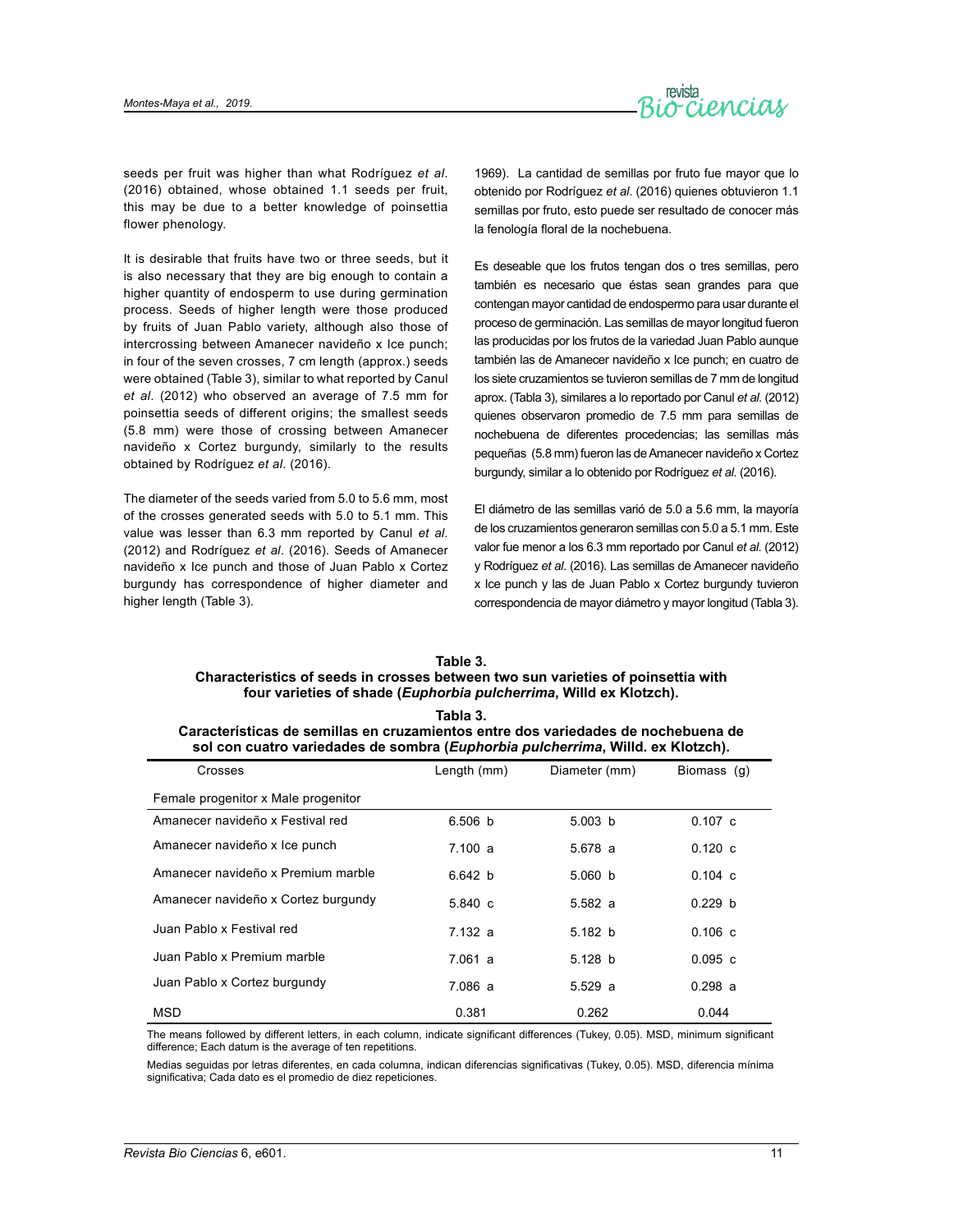

Biomass is the best indicator of seed quality, because they can have high length and diameter but they can be "vain" in higher and lower degree. Most of the seeds of crossing had an average biomass of 107 to 120 mg, there was correspondence between seed size and weight only in seeds of Juan Pablo x Cortez burgundy which were the biggest and with the highest biomass. These results were lower than those reported by Canul *et al*. (2012) for poinsettia seeds collected in the states of Nayarit, Morelos and Guerrero (0.174; 0.131 and 0.120 g, respectively); they were also lower to those reported by Rodríguez *et al.* (2016) who had seeds from 0.221 to 0.395 g. The obtained results are attributed to the presence of more than two seeds by fruit and a higher quantity of fruits per plant, causing a lower biomass.

## **Conclusions**

The research allows to determine that parents involved in the controlled crossings of *E. pulcherrima* have a determining effect on fruit set and on the quantity and quality of produced seeds. Amanecer navideño variety was found to be the best variety to be used as female parent in comparison with Juan Pablo, since it generated seeds when it was crossed with the four varieties used as male progenitors. Similarly, results indicated that shade varieties Premium marble and Festival red were the best male progenitors for producing a higher fruit set and seeds.

La biomasa es el mejor indicador de la calidad de las semillas, porque éstas pueden ser grandes en longitud y diámetro pero estar "vanas" en mayor o menor grado. La mayoría de las semillas de los cruzamientos tuvieron una biomasa promedio de 107 a 120 mg, sólo en las semillas de Juan Pablo x Cortez burgundy hubo correspondencia en el tamaño con el peso de las semillas y fueron las más grandes y de mayor biomasa. Estos resultados fueron menores a los reportados por Canul *et al*. (2012) para las semillas de nochebuena recolectadas en los estados de Nayarit, Morelos y Guerrero (0.174; 0.131 y 0.120 g, respectivamente); también fueron menores a lo reportado por Rodríguez *et al.* (2016) quienes tuvieron semillas de 0.221 a 0.395 g. Los resultados obtenidos se atribuyen a la presencia de más de dos semillas por fruto y mayor cantidad de frutos por planta, lo que dio lugar a que fueran de menor biomasa.

#### **Conclusiones**

La investigación permitió determinar que los progenitores involucrados en el cruzamiento controlado de *E. pulcherrima* tienen efecto determinante en el amarre de frutos y en la cantidad y calidad de las semillas producidas. Se encontró que Amanecer navideño es la mejor variedad para usarse como progenitor femenino en comparación con Juan Pablo, pues generó semillas al cruzarla con las cuatro variedades usadas como progenitor masculino. De igual modo, los resultados indicaron que las variedades de sombra Premium marble y Festival red fueron los mejores progenitores masculinos por producir mayor amarre de frutos y semillas.

## **References**

- Bernuetz, A. (2001). Studies on breeding dwarf poinsettias (Euphorbia pulcherrima Willd.) and the influence of infective agents. Ph D. Thesis. Plant Breeding Institute, Faculty of Agriculture, University of Sydney. Australia 318 p.
- Canul, K. J., García, P.F., Osuna, C.F. *and* Ramírez, R.S. (2012). *Metodologías de mejoramiento genético aplicables en nochebuena*. INIFAP, Folleto Técnico 64. Zacatepec, Mor., México. 39 p. [http://www.cirpas-inifap.gob.mx/publicaciones/](http://www.cirpas-inifap.gob.mx/publicaciones/documentos/) [documentos/](http://www.cirpas-inifap.gob.mx/publicaciones/documentos/)mmgnochebuena.pdf
- Canul-Ku, J., García-Pérez, F., Osuna-Canizalez, F.J., Ramírez-Rojas, S., Alia-Tejacal, I., Vázquez-Alvarado, J.M.P., Campos-Bravo, E. *and* Portas-Fernández, B. (2013). *Genotipos de nochebuena obtenidos por hibridación.* 1ª Edición INIFAP. Zacatepec, Mor., México.53 p.<http://biblioteca.inifap.gob.mx:8080/jspui/handle/123456789/4080?show=full>
- Canul-Ku, J., García-Pérez, F., Barrios-Gómez, E.J., Campos-Bravo, E., Osuna-Canizalez, F. de J., Ramírez-Rojas, S. *and* Rangel-Estrada, S.E. (2015). Técnica para producir híbridos en nochebuena (*Euphorbia pulcherrima* Willd. ex Klotzsch). *Agroproductividad*, 8:32-37. https://s3.amazonaws.com/academia.edu.documents/37352181/ AGROPRODUCTIVIDAD\_II\_2015.pdf?response-content-disposition=inline%3B%20filename%3DAGRO PRODUCTIVIDAD.pdf&X-Amz-Algorithm=AWS4-HMAC-SHA256&X-Amz-Credential=AKIAIWOWYYGZ2Y 53UL3A%2F20190614%2Fus-east-1%2Fs3%2Faws4\_request&X-Amz-Date=20190614T191259Z&X-Amz-